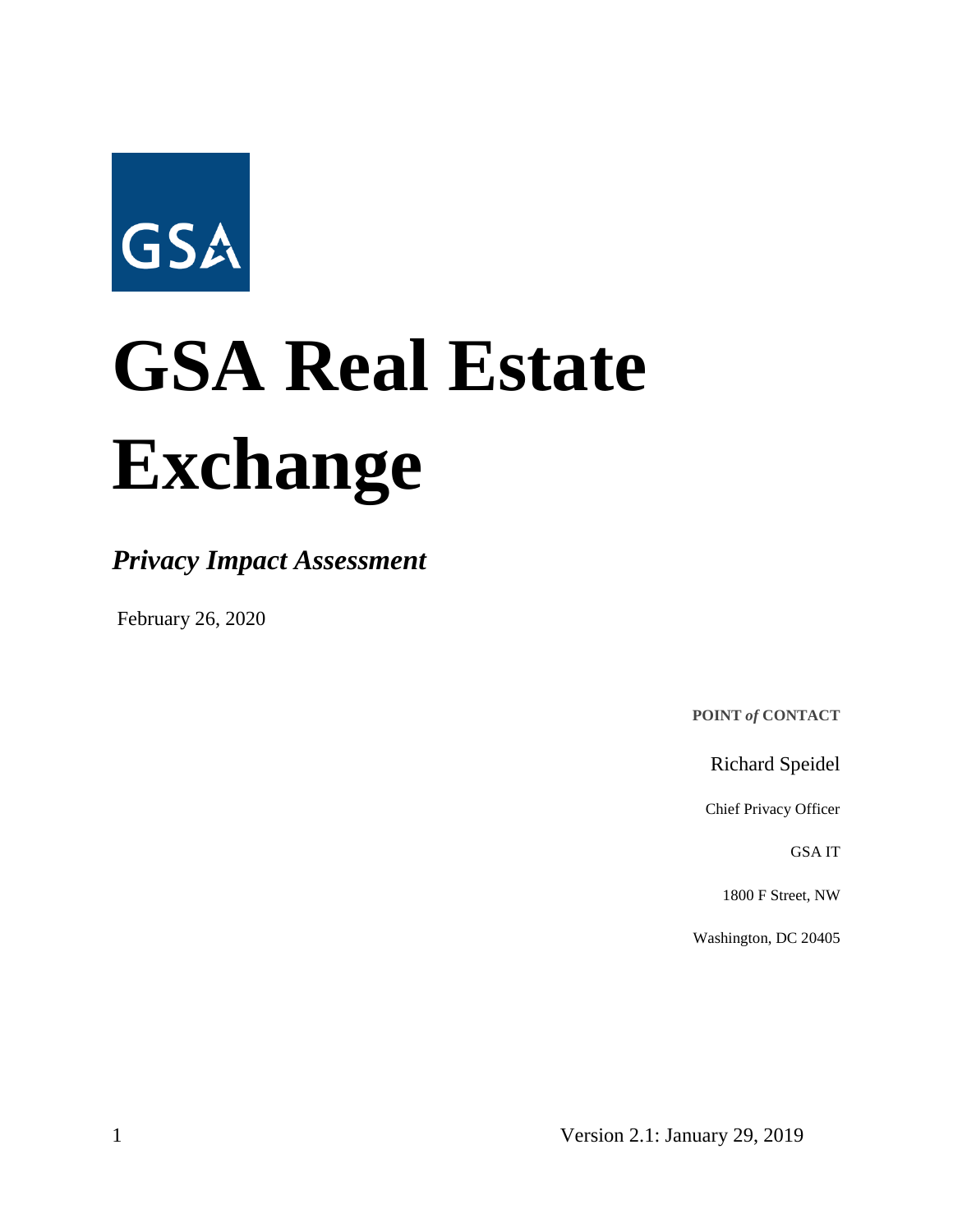## **Stakeholders**

Name & Email of Information System Security Manager (ISSM):

● Jonathan Wallick/john.wallick@gsa.gov

Name & Email of Program Manager/System Owner:

● Shanae Murraine/shanae.murraine@gsa.gov

# **Signature Page**

Signed:

-DocuSigned by:

Jon*athan Wallick*<br>—51A2B47547C34D9…

Information System Security Manager (ISSM)

DocuSigned by: Shanac Murraine

Program Manager/System Owner

-DocuSianed by: **\_\_\_\_\_\_\_\_\_\_\_\_\_\_\_\_\_\_\_\_\_\_\_\_\_\_\_\_\_\_\_\_\_\_\_\_\_\_**

Chief Privacy Officer. Under the direction of the Senior Agency Official for Privacy (SAOP), the Chief Privacy Officer is responsible for evaluating the PIAs for completeness of privacy related information.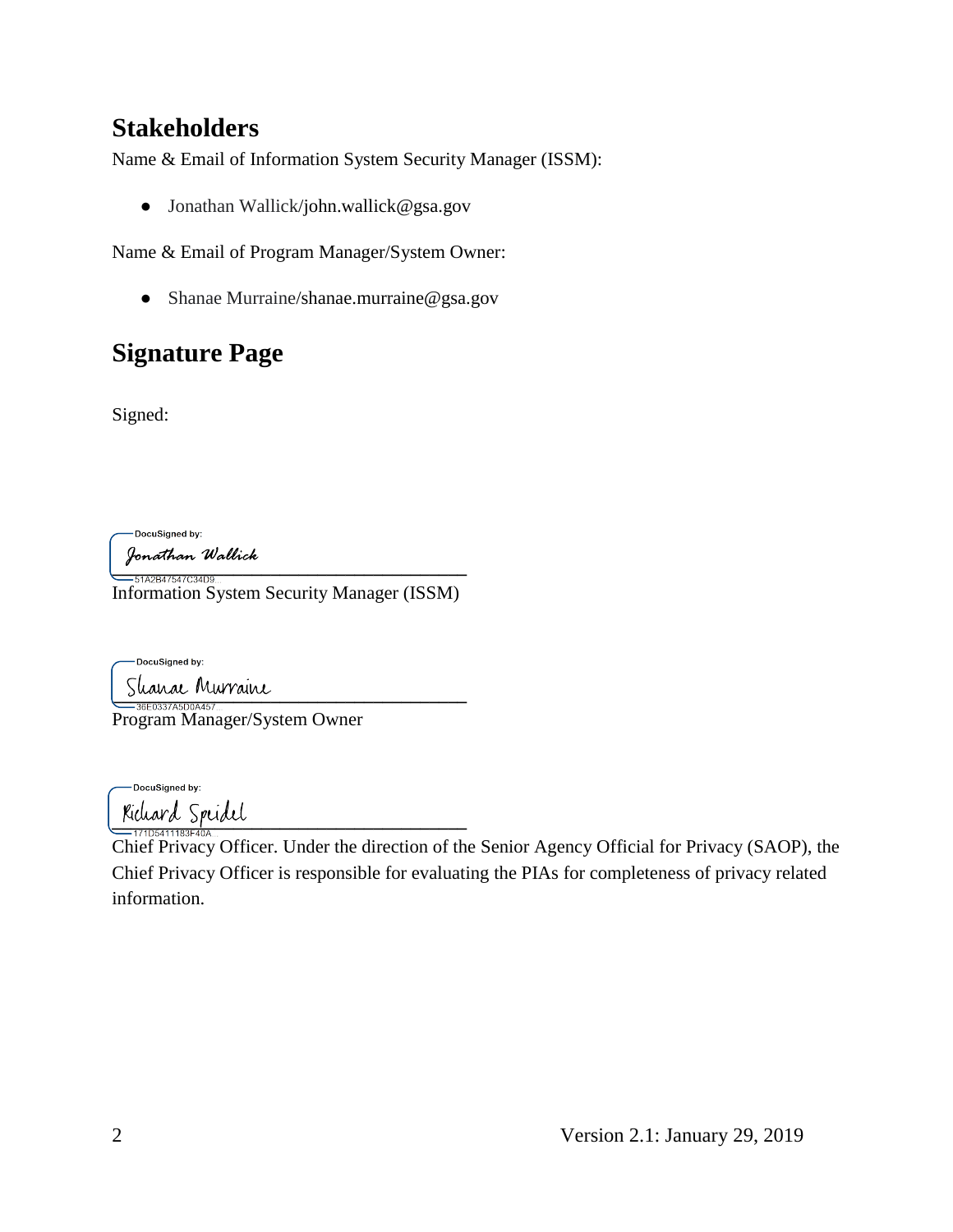# **Document Revision History**

| <b>Date</b> | <b>Description</b>                                                                                                  | <b>Version of</b><br><b>Template</b> |
|-------------|---------------------------------------------------------------------------------------------------------------------|--------------------------------------|
| 01/01/2018  | Initial Draft of PIA Update                                                                                         | 1.0                                  |
| 04/23/2018  | Revised to include questions about third party<br>services on websites and robotics process automation<br>$(RPA)$ . | 2.0                                  |
| 6/26/2018   | New question added to Section 1 regarding<br>"Information Collection Requests"                                      | 2.1                                  |
| 2/10/2020   | FY20 Template Change for G-REX                                                                                      | 3.0                                  |
|             |                                                                                                                     |                                      |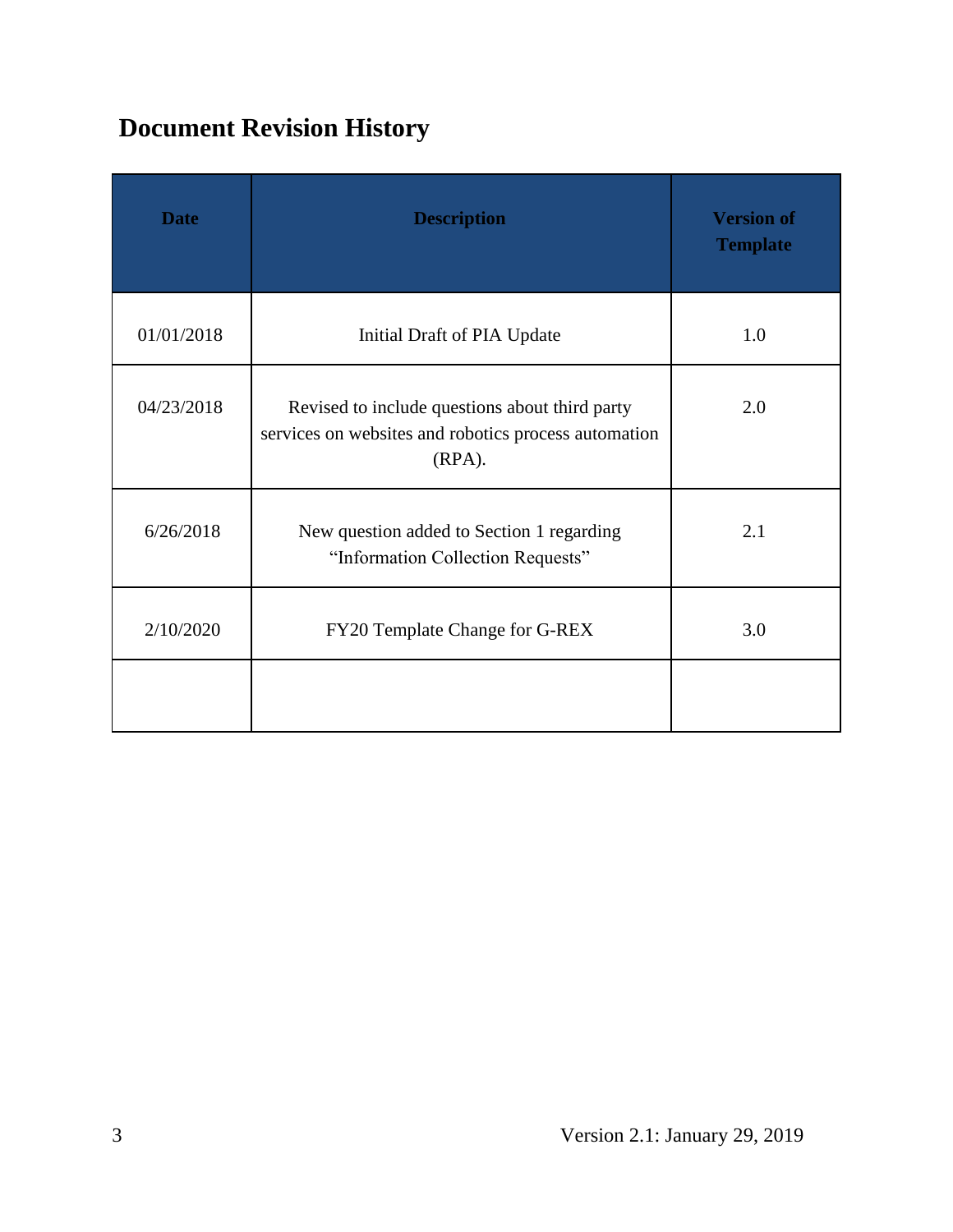## **Table of contents**

#### **SECTION 1.0 PURPOSE OF COLLECTION**

1.1 Why is GSA collecting the information?

1.2 What legal authority and/or agreements allow GSA to collect the information?

1.3 Is the information searchable by a personal identifier, for example a name or Social Security number? If so, what Privacy Act System of Records Notice(s) applies to the information being collected?

1.4 Has any information collection request (ICR) been submitted to or approved by OMB? If yes, provide the relevant names, OMB control numbers, and expiration dates.

1.5 Has a records retention schedule been approved by the National Archives and Records Administration (NARA) for the information system(s)? Explain how long and for what reason the information is retained.

1.6 Are there any privacy risks for this system that relate to the purpose of the collection? If so, how will GSA mitigate these risks?

#### **SECTION 2.0 OPENNESS AND TRANSPARENCY**

2.1 Will individuals be given notice prior to the collection and/or sharing of personal information about them? If not, please explain.

2.2 Are there any privacy risks for this system that relate to openness and transparency? If so, how will GSA mitigate these risks?

#### **SECTION 3.0 DATA MINIMIZATION**

3.1 Whose information is included in the system?

3.2 What PII will the system include?

3.3 Why is the collection and use of the PII necessary to the project or system?

3.4 Will the system create or aggregate new data about the individual? If so, how will this data be maintained and used?

3.5 What controls exist to protect the consolidated data and prevent unauthorized access?

3.6 Will the system monitor members of the public, GSA employees or contractors?

3.7 What kinds of report(s) can be produced on individuals?

3.8 Will the data included in any report(s) be de-identified? If so, what process(es) will be used to aggregate or deidentify the data?

3.9 Are there any privacy risks for this system that relate to data minimization? If so, how will GSA mitigate these risks?

#### **SECTION 4.0 LIMITS ON USES AND SHARING OF INFORMATION**

4.1 Is the information in the system, application or project limited to only the information that is needed to carry out the purpose of the collection?

4.2 Will GSA share any of the information with other individuals, Federal and/or state agencies, or private sector organizations? If so, how will GSA share the information?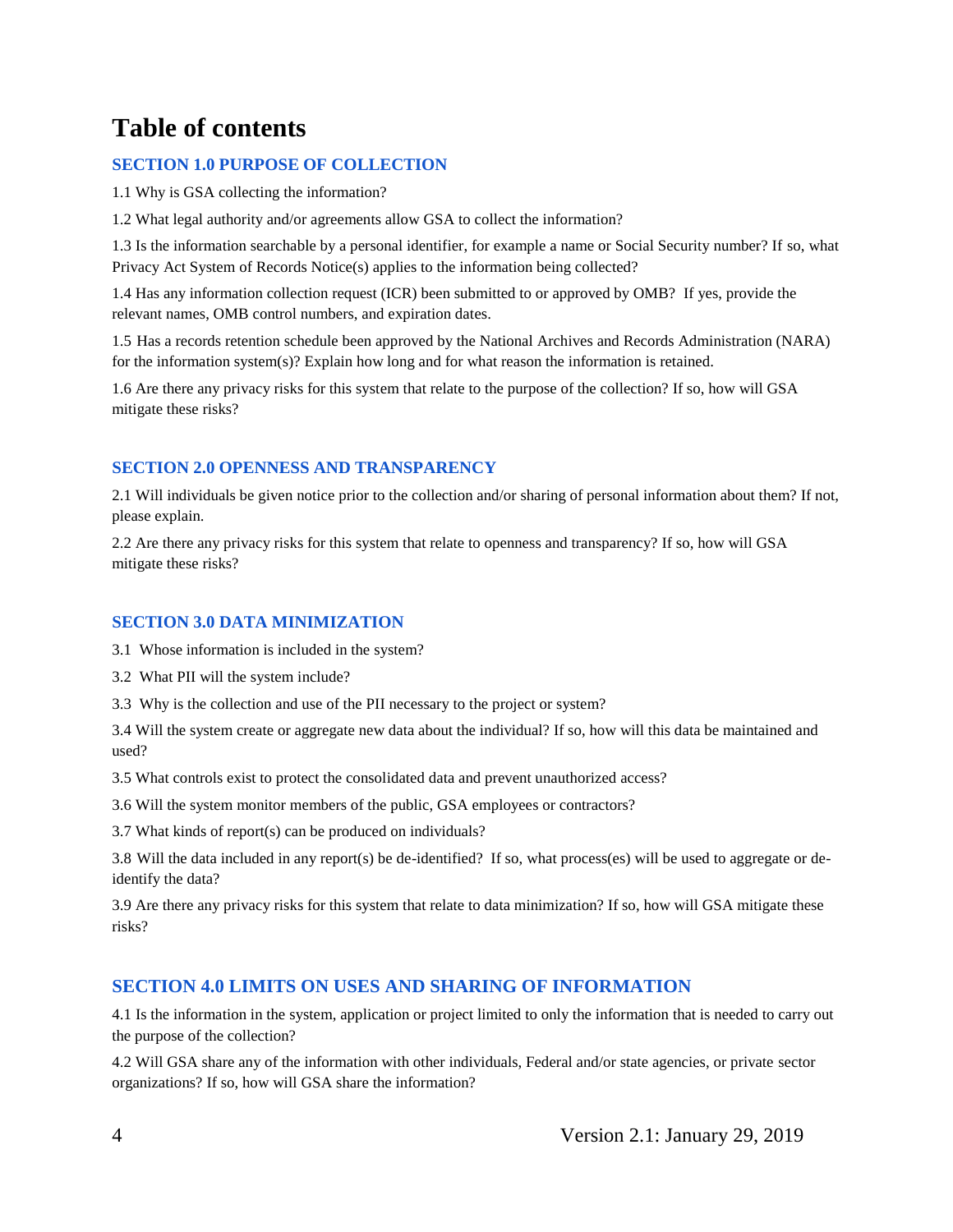4.3 Is the information collected directly from the individual or is it taken from another source? If so, what is the other source(s)?

4.4 Will the system, application or project interact with other systems, either within GSA or outside of GSA? If so, what other system(s), application(s) or project(s)? If so, how? If so, is a formal agreement(s) in place?

#### **SECTION 5.0 DATA QUALITY AND INTEGRITY**

5.1 How will the information collected be verified for accuracy and completeness?

5.2 Are there any privacy risks for individuals whose information is collected or used by the system, application or project that relate to data quality and integrity? If so, how will GSA mitigate these risks?

#### **SECTION 6.0 SECURITY**

6.1 Who or what will have access to the data in the project? What is the authorization process for access to the project?

6.2 Has GSA completed a system security plan for the information system(s) supporting the project?

6.3 How will the system be secured from a physical, technological, and managerial perspective?

6.4 Are there mechanisms in place to identify security breaches? If so, what are they?

6.5 Are there any privacy risks for this system that relate to security? If so, how will GSA mitigate these risks?

#### **SECTION 7.0 INDIVIDUAL PARTICIPATION**

7.1 What opportunities are available for individuals to consent to uses, decline to provide information, or opt out of the project? If no opportunities are available to consent, decline or opt out, please explain.

7.2 What procedures allow individuals to access their information?

7.3 Can individuals amend information about themselves in the system? If so, how?

7.4 Are there any privacy risks for this system that relate to individual participation? If so, how will GSA mitigate these risks?

#### **SECTION 8.0 AWARENESS AND TRAINING**

8.1 Describe what privacy training is provided to users, either generally or specifically relevant to the project.

8.2 Are there any privacy risks for this system that relate to awareness and training? If so, how will GSA mitigate these risks?

#### **SECTION 9.0 ACCOUNTABILITY AND AUDITING**

9.1 How does the system ensure that the information is used in accordance with the stated practices in this PIA? 9.2 Are there any privacy risks for this system that relate to accountability and auditing? If so, how will GSA mitigate these risks?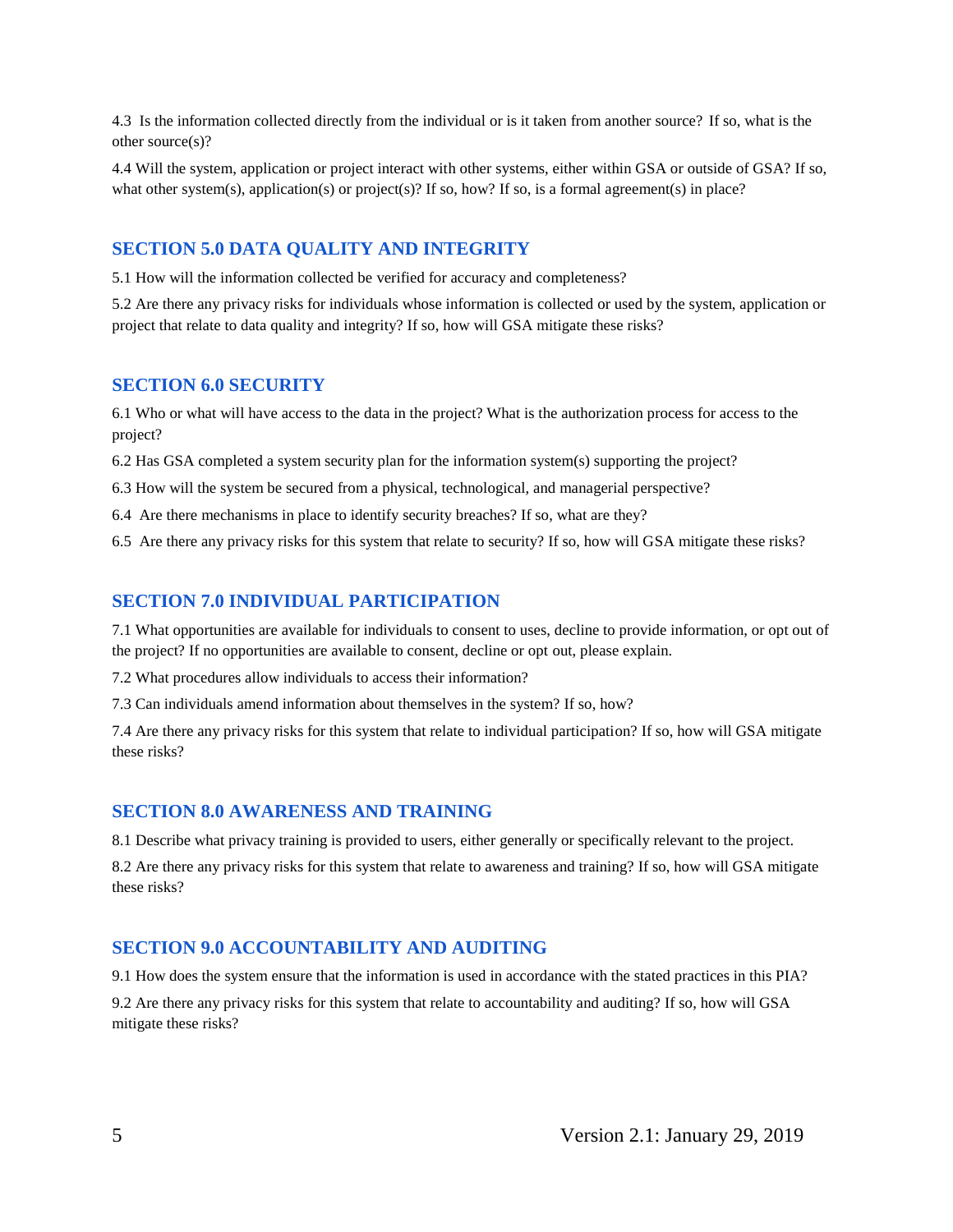## **Document purpose**

This document contains important details about GSA Real Estate Exchange (G-Rex). PBS- IT may, in the course of G-REX collect personally identifiable information ("PII") about the people who use such products and services. PII is any information<sup>[1]</sup> that can be used to distinguish or trace an individual's identity like a name, address, or place and date of birth.

GSA uses Privacy Impact Assessments (PIAs) to explain how it collects, uses, secures, and destroys information in ways that protect privacy. This PIA is comprised of sections that reflect GSA's privacy policy and program goals. The sections also align to the Fair Information Practice Principles ("FIPPs"), a set of eight precepts that are codified in the Privacy Act of 1974.<sup>[2]</sup>

# **System, Application or Project**

GSA Real Estate Exchange (G-REX).

## **System, application or project includes information about**

G-REX supports over 2700 users from Central Office (CO) and the GSA's eleven (11) regions. In addition to internal users, G-REX supports shared service provider broker contractors via the PBS Portal Extranet environment.

## **For the categories listed above, how many records are there for each?**

GREX records are categorized as Project (Broker and Non-Broker), Leases and Delegated Projects.

Project record count: 41,324

Leases record count: 16,514

Delegated Projects record count: 18,015

# **System, application or project includes**

The system includes these data fields: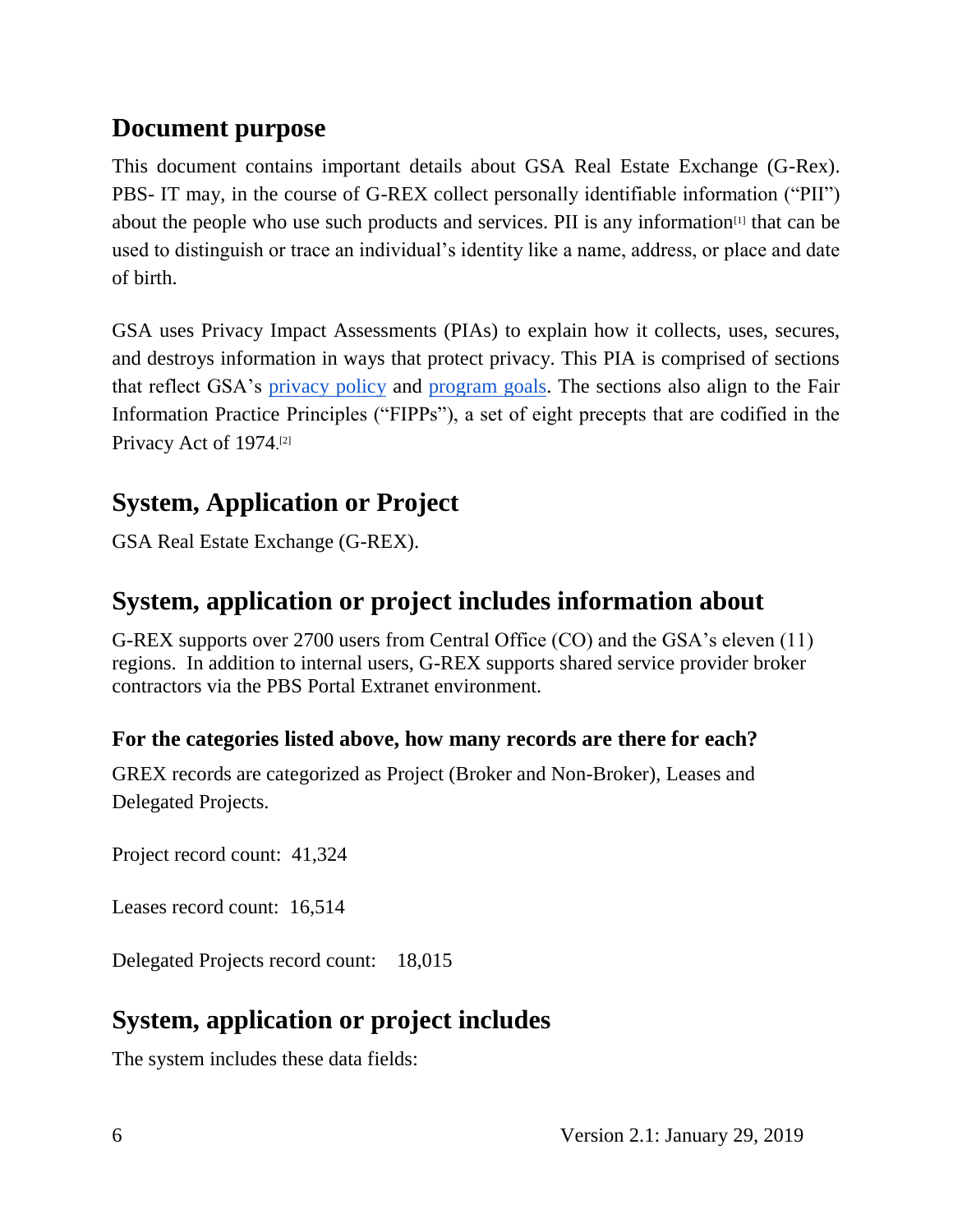- Name
- Contact Information (e.g., address, telephone number, email address)
- Social Security Number, Tax Identification Number

The system includes these data categories:

- Financial Information
- User and Online Information

## **Overview**

G-REX is a mission-critical, web-based lease acquisition application. It provides PBS, its delegated agencies, and its national brokers with a task-based workflow to manage the complete life cycle of leasing transactions. G-REX also provides reporting and dashboard tools to support Government Accountability Office (GAO) and audit requirements. Using predefined workflows Leasing Specialists, Lease Contract Officers, agencies and brokers with specific delegated authority perform tasks to identify, acquire and manage leased space throughout the Government. The information collected by G-REX users includes milestone dates, lease property details, property requirements, task assignments, and lease policy conformance data. This information is used to assess, evaluate, award and assist the lease users in managing the lease lifecycle.

GSA delegates leasing tasks to other Federal Agencies. G-REX is used to track delegated lease requests and leasing activities to monitor agency compliance with leasing laws, regulation and policy. Where applicable, implementation of the system and its efficiencies provide accountability and increase transparency into leasing activities leading to improved customer satisfaction. G-REX supports PBS leasing activities across the Realty Services Enclave including other National Applications such as RWA Entry and Tracking System (RETA) and Occupancy Agreement (OA) Billing.

G-REX establishes a national leasing procurement process. The application automates daily tasks of realty specialists through document management, electronic templates, communication and intra-application integrations. G-REX includes information about leases, buildings, offerors and lessors.

G-REX may include documents of offeror-submitted material that potentially contains PII in the form of a taxpayer identification number (TIN) or social security number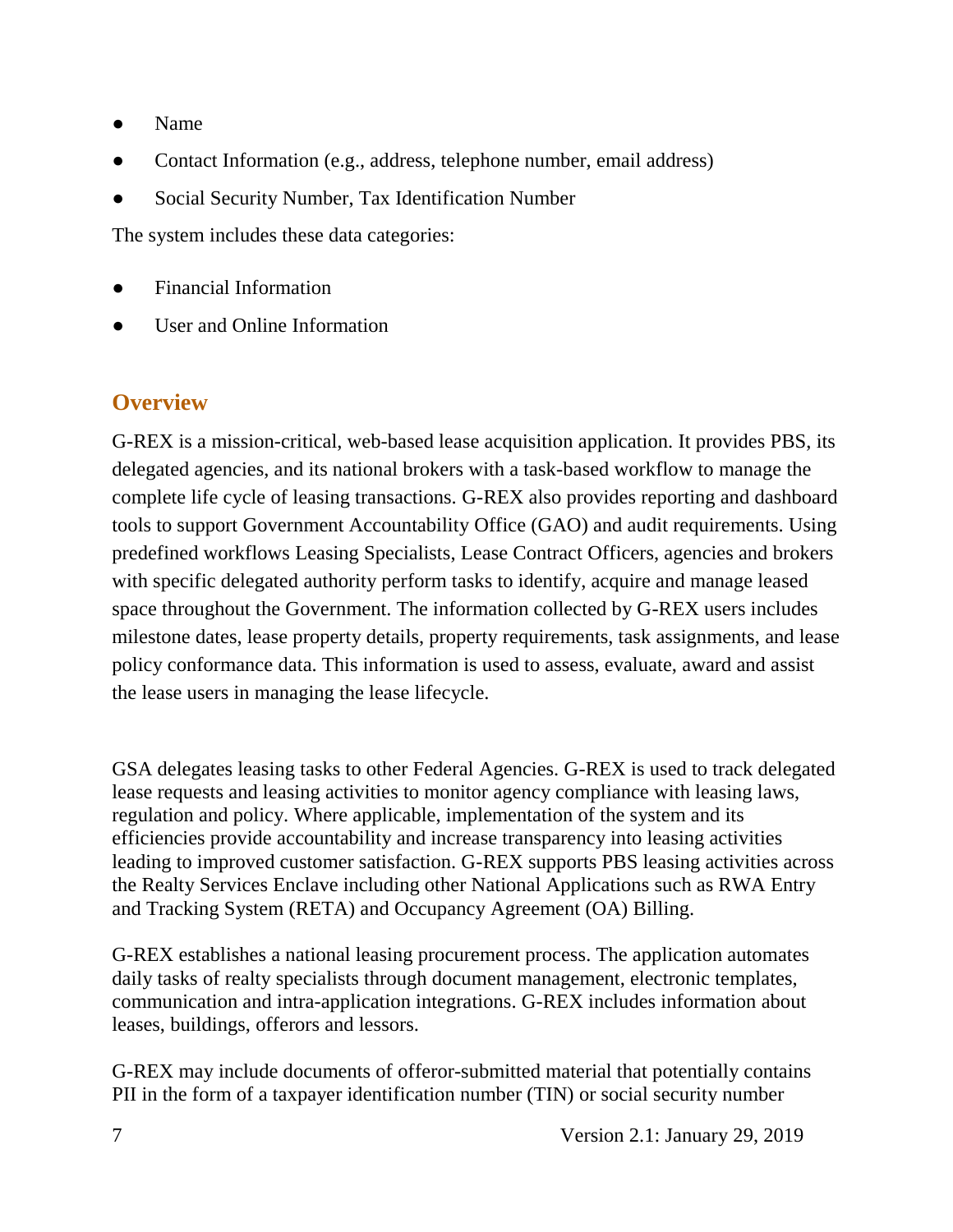(SSN). G-REX also maintains the offeror/lessor business addresses and telephone number, which might be offeror/lessor home address and telephone number. The offeror/lessor address and telephone number are needed for communication between the realty specialist and the offeror/lessor. The Internal Revenue Service (IRS) requires that a TIN or SSN is submitted with the offer.

The offeror provides the data when submitting a lease offer. Users input and scan information into G-REX. External agency contracting officers provide requirements information through electronic submissions. The G-REX user collects the data directly from the offeror/lessor. This information is entered into G-REX and is only acceptable with required field formats and values. Additionally, PBS's Delegated Leases Program Team reviews submissions from other Federal Agencies for accuracy.

G-REX users are responsible for maintaining accurate and timely information. As part of the lease checklist regions may review and audit files to ensure accuracy. Additionally, the G-REX data dictionary contains attributes of how the data is stored in the application.

G-REX provides role-based information to the information housed within the system. There are roles that limit access to information based on the user being a GSA employee, embedded contractor working on behalf of G-REX (Broker Contractor) for a specific project, and delegated agency user. Administrative privileges are reserved for GSA employee users.

G-REX user access to data is determined by a request submitted and managed through PBS Portal's User Identity Management System (UIMS), through which the request is processed by designated approvers. The request records are maintained by UIMS. The PBS Portal provides authentication and authorization at user login. G-REX provides security by role, region, and project assignment, therefore, limiting access to only that which a user needs for a specific job.

G-REX has controls in-place to prevent the misuse of data such as tracking changes made to tasks, evaluations, status, and dates. G-REX users cannot delete documents and records. G-REX tracks user's data modifications on critical transactions with audit trails on table, including the history of dates and time changes. Business data is time stamped according to the most recent update.

G-REX receives transactional updates via Cast Iron from the Real Estate across the United States (REXUS) application. The data from REXUS may include project and property information. Nightly updates via extract, transform, load (ETL) scripts update the PBS Business Intelligence (BI) Framework reporting tool. The BI Framework data is used for G-REX reporting. Additionally, G-REX plans to exchange information with Salesforce Workspace Org in the future through: (1) Automated Advanced Acquisition Program (AAAP) (Lease Offer Platform) (LOP) application about offerors that allows the

8 Version 2.1: January 29, 2019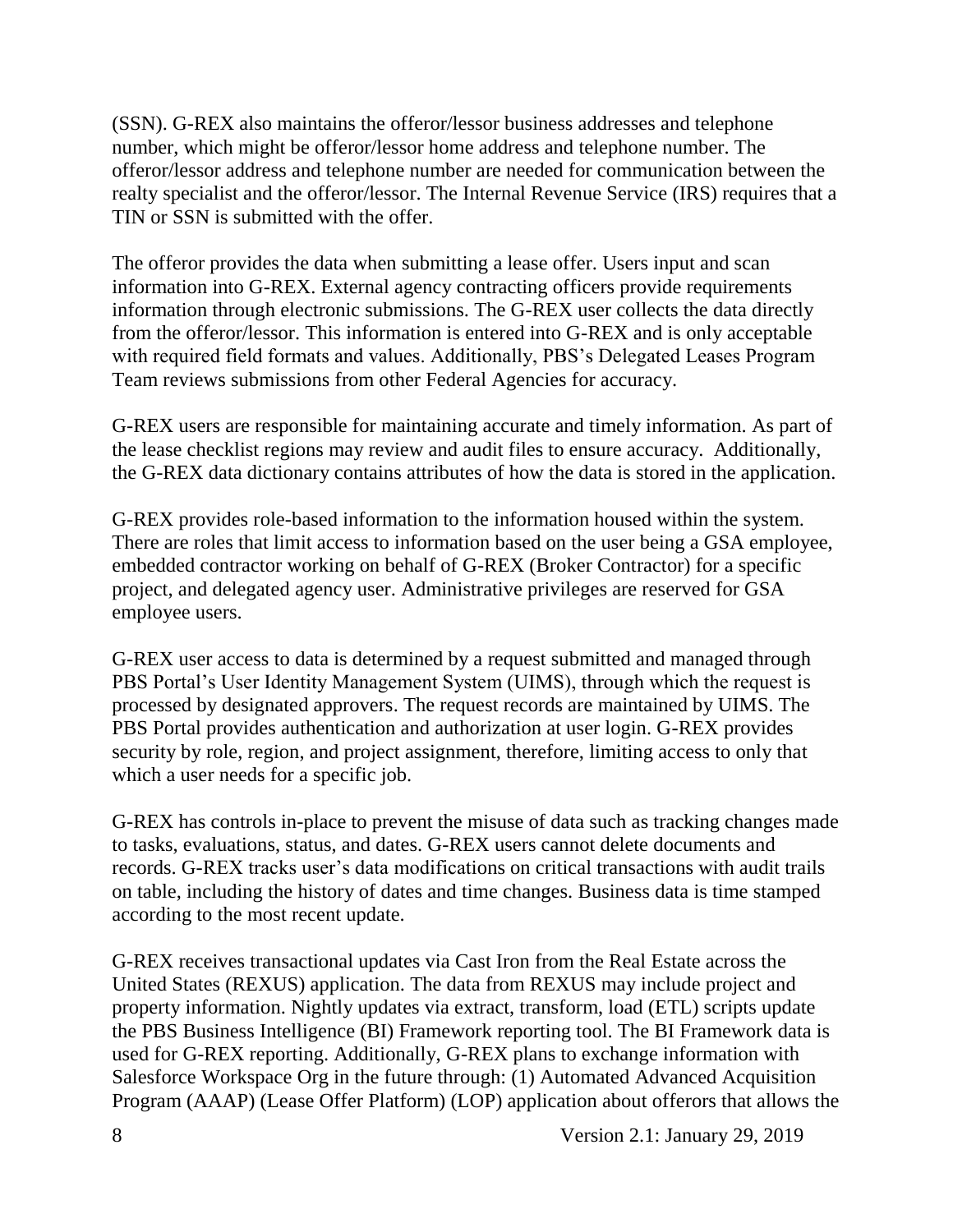commercial real estate community an opportunity to offer building space for lease to the Federal Government; and (2) Real Estate Tax (RET) Portal to automate submission of tax documents to G-REX document repository.

G-REX project and leasing data are maintained in the database indefinitely. Documents, e-mail correspondence, and communication logs cannot be deleted by users. The G-REX PM is responsible for ensuring the data is handled and disposed of properly. Data is disposed of according to the National Archives and Records Administration (NARA) authority number NC1-121-81-1. Lease cases must be maintained for at least eight (8) years.

# **SECTION 1.0 PURPOSE OF COLLECTION**

*GSA states its purpose and legal authority before collecting PII.*

#### **1.2 What legal authority and/or agreements allow GSA to collect the information?**

Federal Property and Administrative Service Act as amended (40 U.S.C. Sec.585)

**1.3 Is the information searchable by a personal identifier, for example a name or Social Security Number? If so, what System of Records Notice(s) apply/applies to the information being collected?**

GSA SORN PBS-5, "e-Lease"

**1.4. Has any information collection request (ICR) been submitted to or approved by the Office of Management and Budget (OMB)? If yes, provide the relevant names, OMB control numbers, and expiration dates.**

Pending

**1.5. Has a records retention schedule been approved by the National Archives and Records Administration (NARA)? Explain how long and for what reason the information is retained.**

Data is disposed of according to the NARA authority number NC1-121-81-1. Lease cases must be maintained for at least eight (8) years.

## **SECTION 2.0 OPENNESS AND TRANSPARENCY**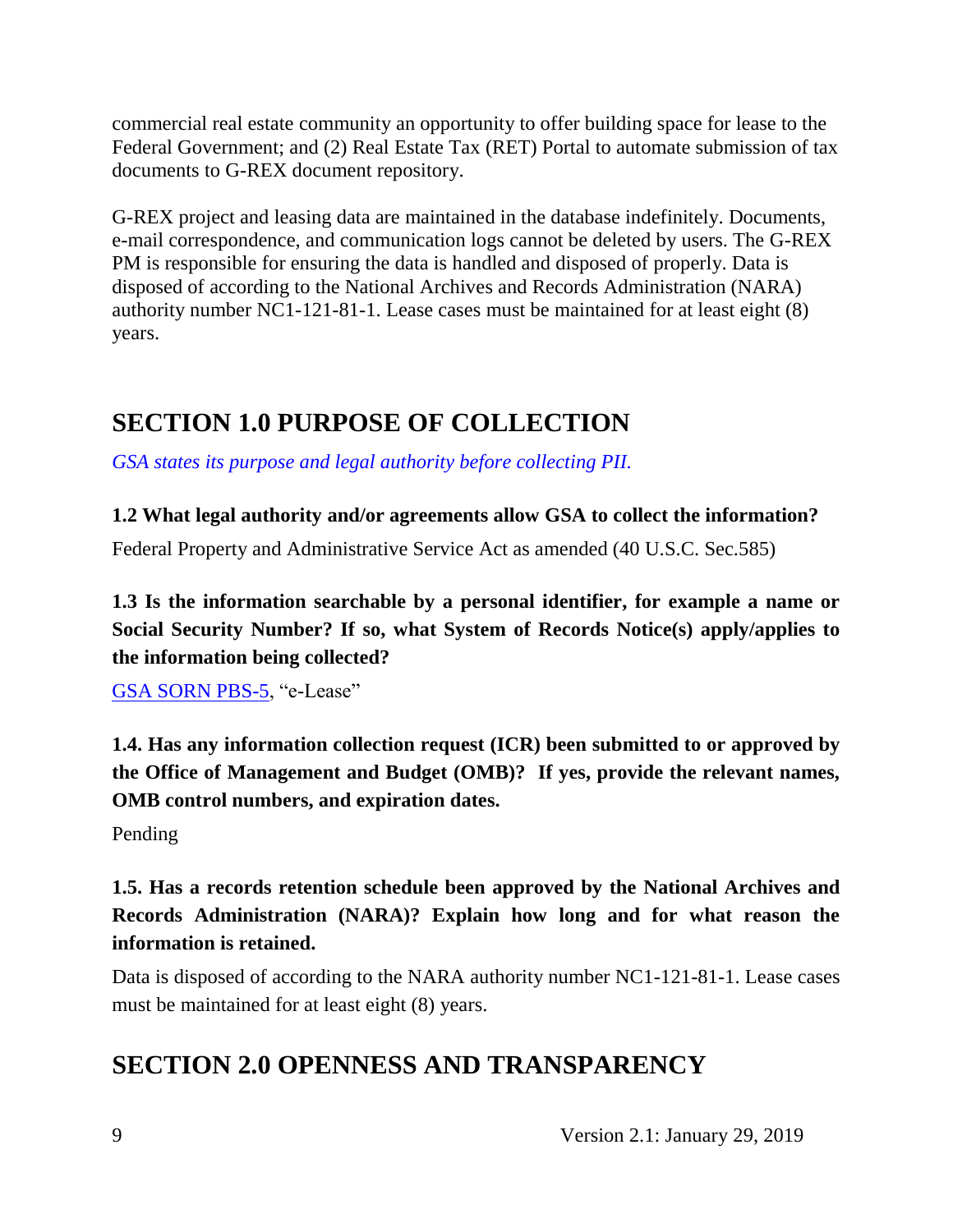*GSA is open and transparent. It notifies individuals of the PII it collects and how it protects, uses and shares it. It provides straightforward ways for individuals to learn about how GSA handles PII.*

### **2.1 Will individuals be given notice prior to the collection and/or sharing of personal information about themselves? If not, please explain.**

Prior notice is given in the eLease SORN and the G-REX Privacy Act Statement, which states:

*"GSA is asking for your TIN/SSN data and offeror/lessor address and telephone number in order to perform leasing activities on projects for which PBS has delegated leasing authority to those agencies. The offeror/lessor address and telephone number are needed for communication between the realty specialist and the offeror/lessor. The IRS requires that the TIN is submitted with the offer. This collection of information is authorized by the E-Government Act of 2002 (P.L. 107-347, 44 USC § 3501). GSA may use this information pursuant to its published Privacy Act system of records notice, GSA SORN PBS-5."*

## **SECTION 3.0 DATA MINIMIZATION**

*GSA limits the collection of PII to what is needed to accomplish the stated purpose for its collection. GSA keeps PII only as long as needed to fulfill that purpose.*

## **3.1 Why is the collection and use of the PII necessary to the system, application, or project?**

GSA is collecting this information because G-REX supports the General Services Administration's mission for delivering superior workspaces through innovation at the best value. G-REX standardizes a national leasing transaction lifecycle and automates the daily tasks of realty specialists through document management, electronic templates, a workflow engine, communication facilitation, and Public Building Services (PBS) common services integration.

#### **3.2 Will the system, application or project create or aggregate new data about the individual? If so, how will this data be maintained and used?**

G-REX needs to aggregate data across different tables to be able to provide roll up project data visualizations, such as national and regional project reports. Aggregation of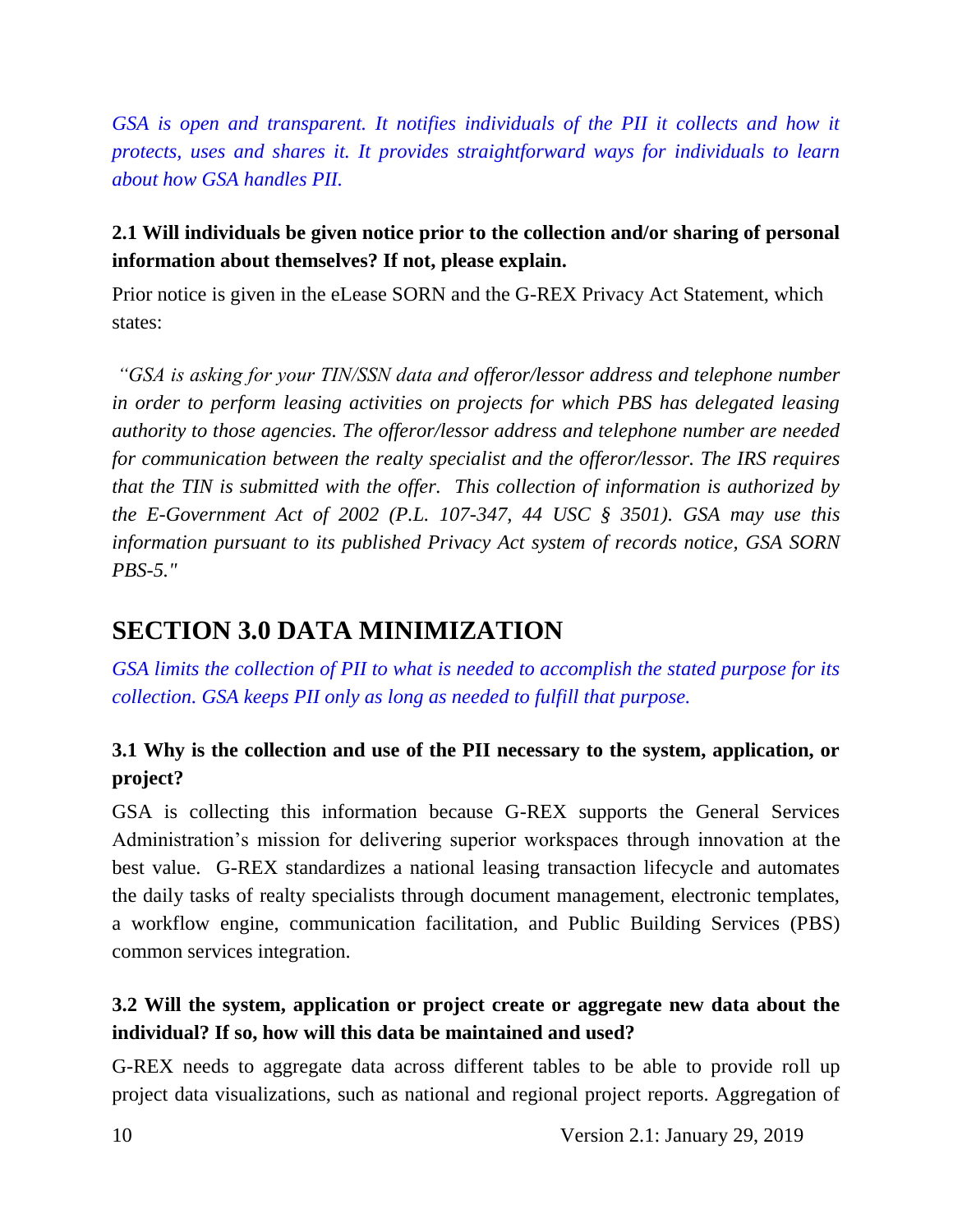data is also required to produce project-specific dashboards to allow users to manage projects where they are assigned.

#### **3.3 What protections exist to protect the consolidated data and prevent unauthorized access?**

GSA protects personal information in G-REX as described in Section 6, below.

#### **3.4 Will the system monitor the public, GSA employees or contractors?**

No, G-REX will not monitor the public, GSA employees or contractors*.*

#### **3.5 What kinds of report(s) can be produced on individuals?**

G-REX provides role-based access to users. Depending on their role, a user may be able to download excel files containing data related to:

- Customer Milestones for Projects
- Disaster Leases in the system
- Broker Evaluations
- Delegations Projects Approved/Denied

These files are only accessible to those users with the appropriate level of security access.

### **3.6 Will the data included in any report(s) be de-identified? If so, what process(es) will be used to aggregate or de-identify the data?**

G-REX does not provide users the ability to generate reports on individual users. Depending on their level of access, a user may be able to download one of the reports mentioned above and use excel to manipulate data to produce pivot tables with basic information, e.g. what projects are associated with an individual, etc. However, there is no ready-to-view report available in the system.

# **SECTION 4.0 LIMITS ON USES AND SHARING OF INFORMATION**

GSA publishes a notice about how it plans to use and share any PII it collects. GSA only *shares PII in ways that are compatible with the notice or as stated in the Privacy Act.*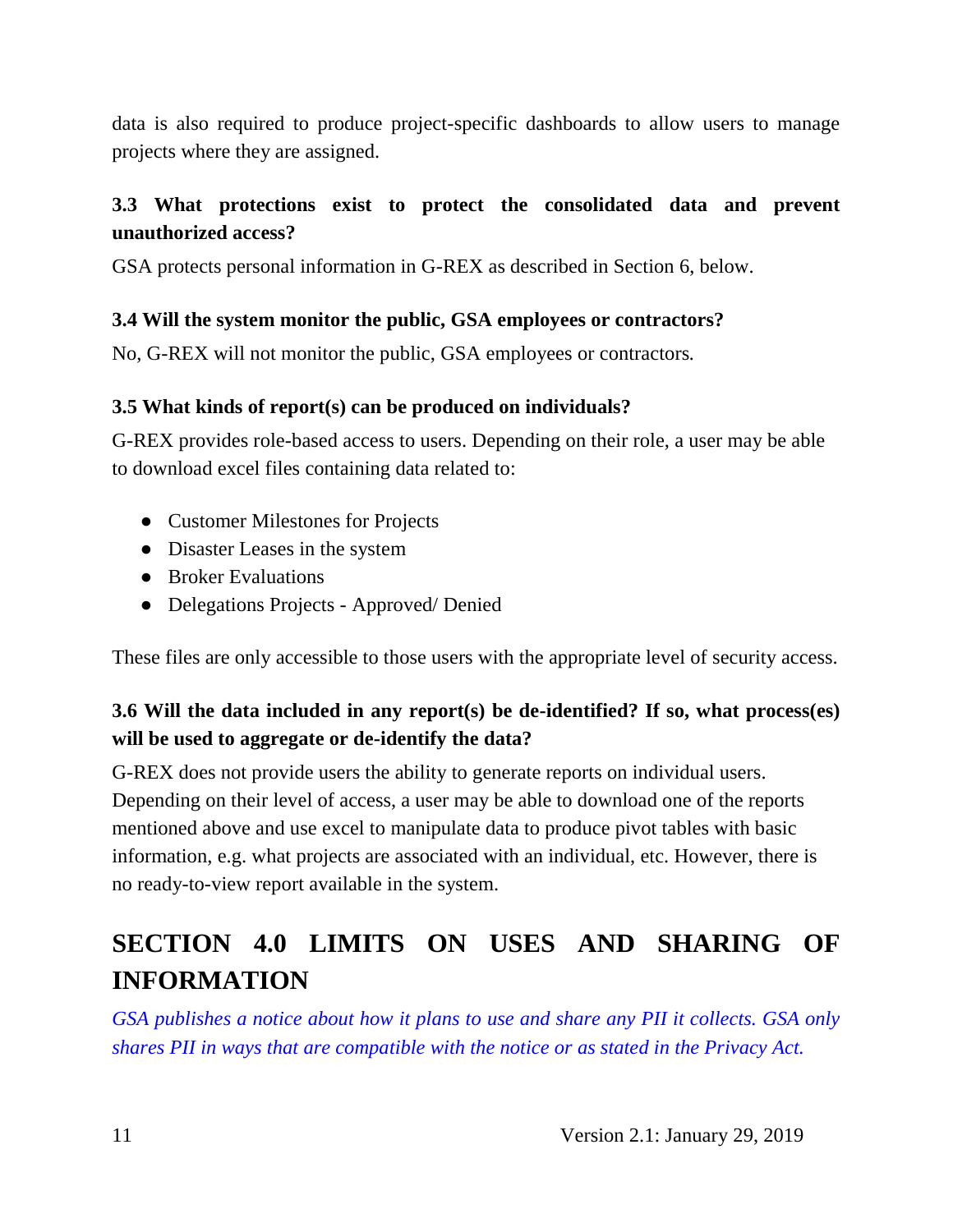#### **4.1 Is the information in the system, application or project limited to only the information that is needed to carry out the purpose of the collection?**

Yes. Information in G-REX is limited to leases, buildings, offerors and lessors, which allow G-REX to establish a national leasing procurement process.

G-REX may include documents of offeror-submitted material that potentially contains PII in the form of an SSN. G-REX also maintains the offeror/lessor business addresses and telephone number, which might be offeror/lessor home address and telephone number. The offeror/lessor address and telephone number are needed for communication between the realty specialist and the offeror/lessor. The IRS requires that the TIN is submitted with the offer.

## **4.2 Will GSA share any of the information with other individuals, Federal and/or state agencies, or private sector organizations? If so, how will GSA share the information?**

Data from the system may be reported to other agencies, OMB and Congress through Business Intelligence (BI) reporting (milestone dates, budget projections, etc) but not G-REX directly. No sensitive information is shared. Users from other federal agencies and broker contractor firms are provided G-REX access but are limited to accessing information pertinent to projects assigned to them. GSA does often provide a copy of the lease to the agency for the space they occupy. That is in the normal course of business.

### **4.3 Is the information collected directly from the individual or is it taken from another source? If so, what is the other source(s)?**

Yes, information is collected directly from the individual. The offeror provides the data when submitting a lease offer. Users input and scan information into G-REX. External agency contracting officers provide requirements information through electronic submissions. The G-REX user collects the data directly from the offeror/lessor. This information is entered into G-REX and is only acceptable with required field formats and values. Additionally, PBS's Delegated Leases Program Team reviews submissions from other Federal Agencies for accuracy.

G-REX users are responsible for maintaining accurate and timely information. As part of the lease checklist regions may review and audit files to ensure accuracy. Additionally, The G-REX data dictionary contains attributes of how the data is stored in the application.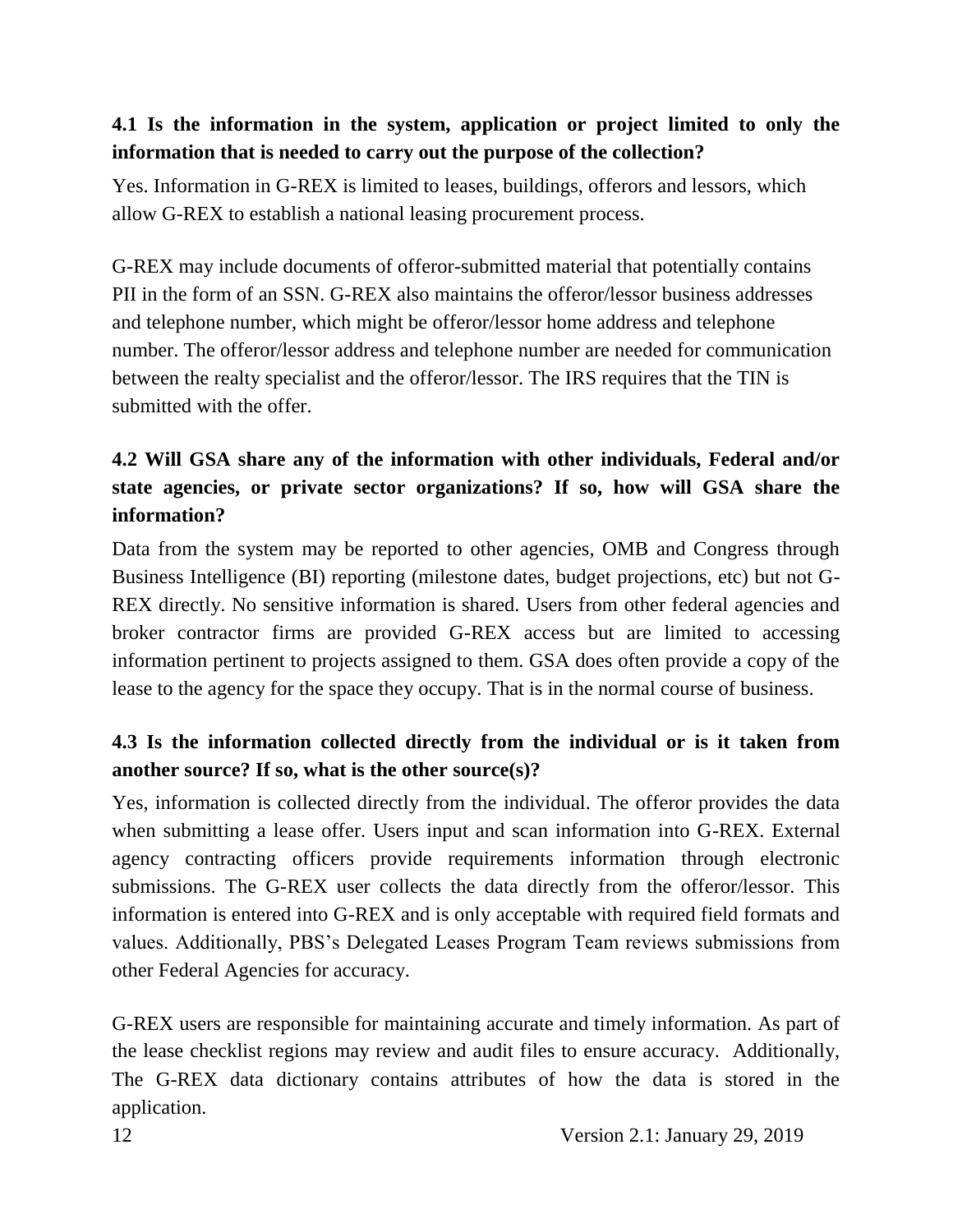G-REX receives transactional updates via Cast Iron from the REXUS application. The data from REXUS may include project and property information.

G-REX does not use information from commercial sources or publicly available data.

## **4.4 Will the system, application or project interact with other systems, applications or projects, either within or outside of GSA? If so, who, how and is a formal agreement(s) in place?**

G-REX receives transactional updates via Cast Iron from the REXUS application. The data from REXUS may include project and property information. Nightly updates via extract, transform, load (ETL) scripts update the PBS BI Framework reporting tool. The BI Framework data is used for G-REX reporting. Additionally, G-REX plans to exchanges information with Salesforce Workspace Org in the future through: (1) Lease Offer Platform (LOP) that allows commercial real estate community an opportunity to offer building space for lease to the Federal Government; and (2) Real Estate Tax (RET) Portal to automate submission of tax documents to G-REX document repository.

## **4.5 Are there any privacy risks for this system, application or project that relate to use limitation? If so, how will GSA mitigate these risks?**

As discussed above, other agencies, OMB and Congress may access certain non-sensitive leasing information through Business Intelligence (BI) reporting (milestone dates, budget projections, etc.) but cannot access G-REX directly.

# **SECTION 5.0 DATA QUALITY AND INTEGRITY**

*GSA makes reasonable efforts to ensure that all PII it maintains is accurate, relevant, timely, and complete.*

#### **5.1 How will the information collected be verified for accuracy and completeness?**

The offeror provides the data when submitting a lease offer. Users input and scan information into G-REX. External agency contracting officers provide requirements information through electronic submissions. The G-REX user collects the data directly from the offeror/lessor. This information is entered into G-REX and is only acceptable with required field formats and values. Additionally, PBS's Delegated Leases Program Team reviews submissions from other Federal Agencies for accuracy.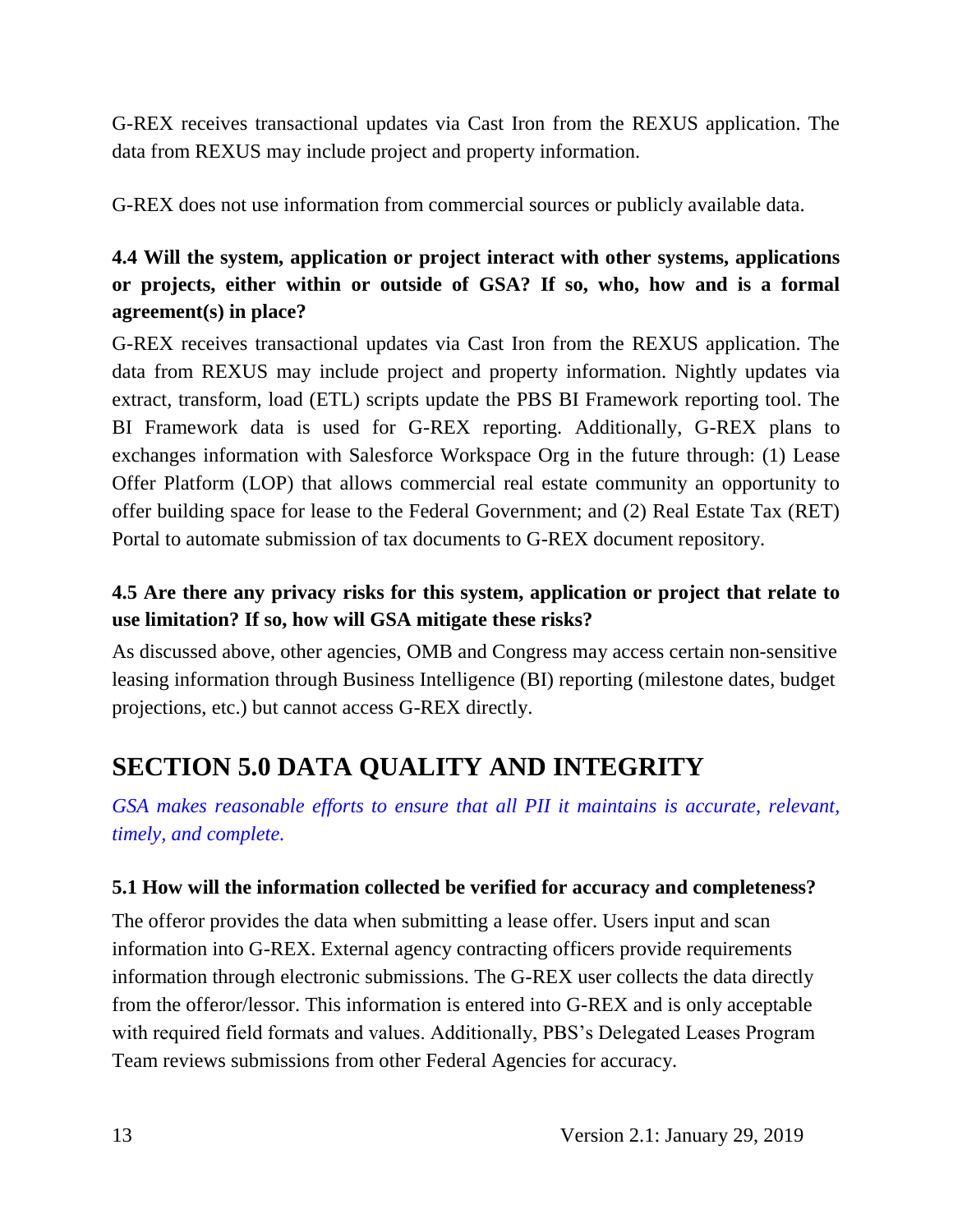G-REX users are responsible for maintaining accurate and timely information. As part of the lease checklist regions may review and audit files to ensure accuracy. Additionally, The G-REX data dictionary contains attributes of how the data is stored in the application.

G-REX user access to data is determined by a request submitted and managed through GSA IT Enterprise Document Management System (EDMS) Alfresco, through which the request is processed by designated approvers. The request records are maintained by UIMS. EDMS Alfresco provides authentication and authorization at user login. G-REX provides security by role, region, and project assignment, therefore, limiting access to only that which a user needs for a specific job.

G-REX has controls in-place to prevent the misuse of data such as tracking changes made to tasks, evaluations, status, and dates. G-REX users cannot delete documents and records. G-REX tracks user's data modifications on critical transactions with audit trails on table, including the history of dates and time changes. Business data is time stamped according to the most recent update.

## **SECTION 6.0 SECURITY**

*GSA protects PII from loss, unauthorized access or use, destruction, modification, or unintended or inappropriate disclosure.*

## **6.1 Who or what will have access to the data in the system, application or project? What is the authorization process to gain access?**

All users have their employee status categorized with a sensitivity level in accordance with the Position Risk Description security control (PS-2) from National Institute of Standards and Technology (NIST) Special Publication 800-53 revision 4. Employees (or contractors) of GSA are considered Internal Users or Organization Users. All other users are considered external users or Non-Organization Users.

G-REX user accounts are requested and approved within UIMS. Organization users (Internal) of G-REX consist of GSA employees and contractors. Non-organization users consist of external Federal Agency personnel. Account provisioning is handled through G-REX and the GSA's Enterprise Internal Active Directory. A user's privileges are based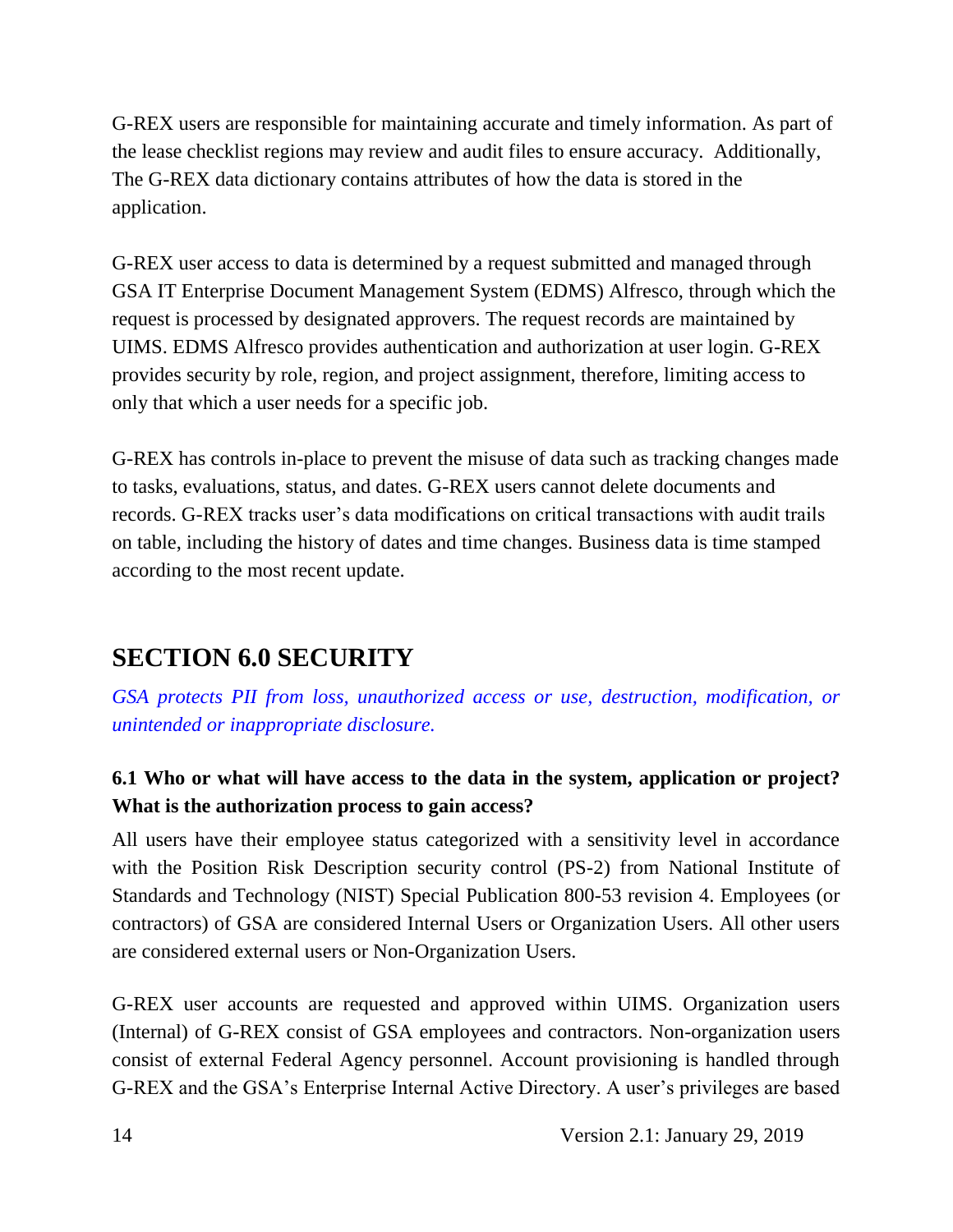on their group/role. G-REX provides the ability to create business rules, based on agency policies and associated regulations, to implement business user groups/role incompatibility and identify combinatory role(s) with conflict of interest.

**Organization Users:** Organization users in G-REX must participate in the annual recertification process. If a user's recertification is rejected, their access within SecureAuth/OpenDJ is removed and then synced to the G-REX application. G-REX also uses the UIMS ninety (90) day inactivity deactivation process to remove access of users that have not logged into the application in ninety (90) days.

**Non-Organization Users:** Extranet users in G-REX are given a twelve (12) month expiration date when the Extranet PBS Portal account is created. At the beginning of the month (based on expiration date) the PBS National Help Desk sends an e-mail to the extranet users requesting information regarding their need to continue to have access to the extranet PBS Portal. If the user provides a response to the e-mail with the explanation of why there is still a need, the request is sent to the PBS Business Line and the PBS Portal PM for approval and the expiration is reset for another twelve (12) months. If the user states access is no longer needed or does not respond, the account is disabled. This is a manual recertification process that proceeds throughout the year based on the original assigned expiration date.

### **6.2 Has GSA completed a system security plan for the information system(s) or application?**

Yes. The G-REX Authority to Operate (ATO) is dated August 17, 2016 and has been signed by the AO and CISO. The G-REX authorization is updated every three (3) years or there is a major system change. The current G-REX ATO expires August 17, 2019.

### **6.3 How will the system or application be secured from a physical, technological, and managerial perspective?**

G-REX has implemented the required security and privacy controls according to NIST SP 800-53. The systems employ a variety of security measures defined in the System Security Plan (SSP) designed to ensure that information is not inappropriately disclosed or released. These measures include security and privacy controls for access control, awareness and training, audit and accountability, security assessment and authorization, configuration management, contingency planning, identification and authentication, incident response, maintenance, planning, personnel security, risk assessment, system and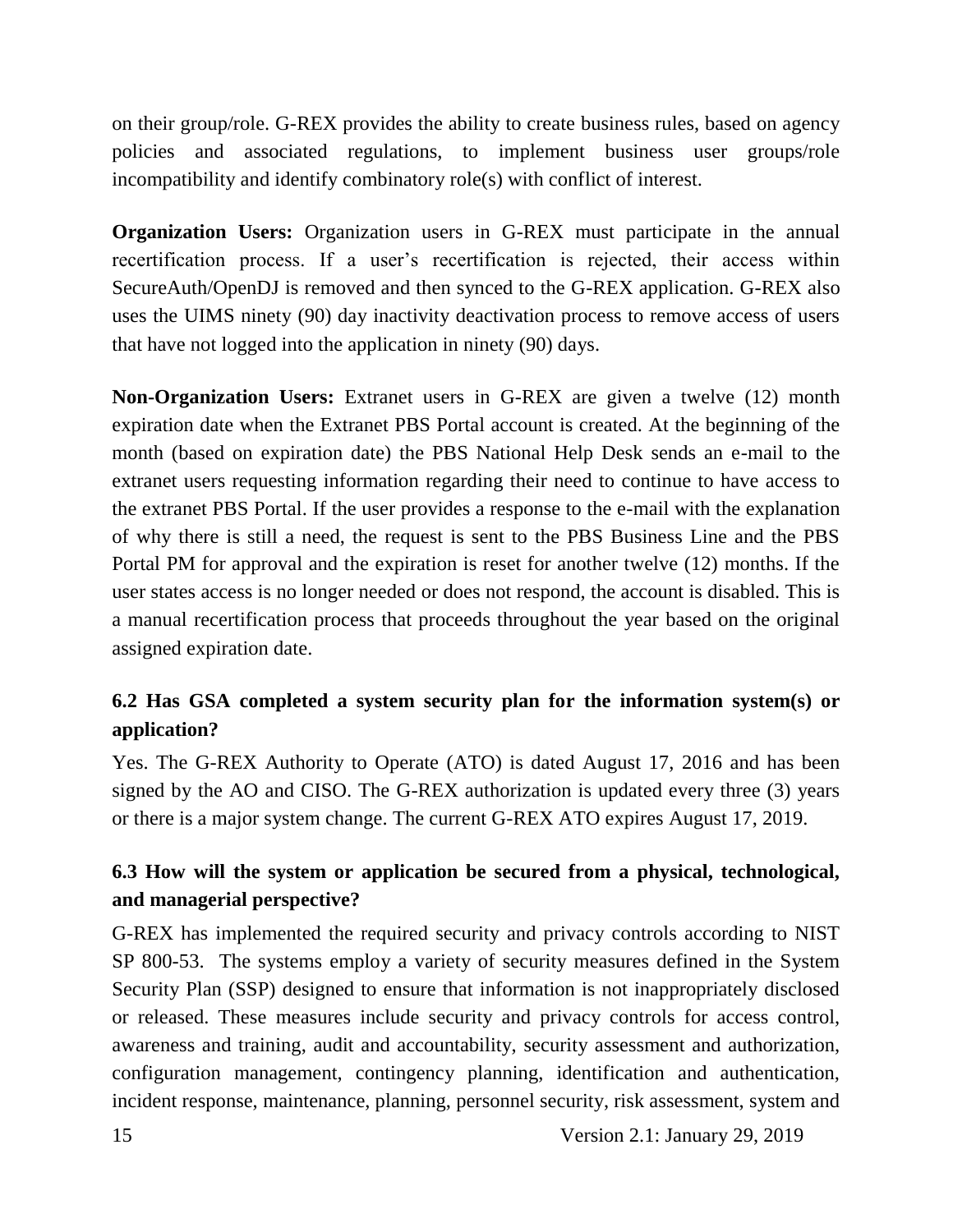services acquisition, system and communications protection, along with system and information integrity.

### **6.4 Are there mechanisms in place to identify suspected or confirmed security incidents and breaches of PII? If so, what are they?**

The system owner and Privacy Office rely on the GSA Information Breach Notification Policy to identify and address potential incidents and breaches. The Information System Security Officer, along with other security personnel, coordinates the escalation, reporting and response procedures on behalf of the agency.

## **SECTION 7.0 INDIVIDUAL PARTICIPATION**

*GSA provides individuals the ability to access their PII and to correct or amend it if it is inaccurate. If GSA exempts a system or program from access, amendment and other provisions of the Privacy Act, it notifies the public of that exemption.*

## **7.1 What opportunities are available for individuals to consent to uses, decline to provide information or opt out of providing information? If no opportunities exist to consent, decline or opt out, please explain.**

G-REX users are provided a Privacy Act Statement and can review the eLease SORN to understand how the information will be retrieved and used by GSA. Lessors may request a TIN from the IRS instead of providing an SSN and have other options that may decrease the sensitivity of the information they must provide while using G-REX.

#### **7.2 What procedures allow individuals to access their information?**

Users are allowed to keep the information they provide via G-REX up-to-date.

#### **7.3 Can individuals amend information about themselves? If so, how?**

Yes, users can keep the information they provide via G-REX up-to-date.

## **SECTION 8.0 AWARENESS AND TRAINING**

*GSA trains its personnel to handle and protect PII properly.*

**8.1 Describe what privacy training is provided to users, either generally or specifically relevant to the system, application or project.**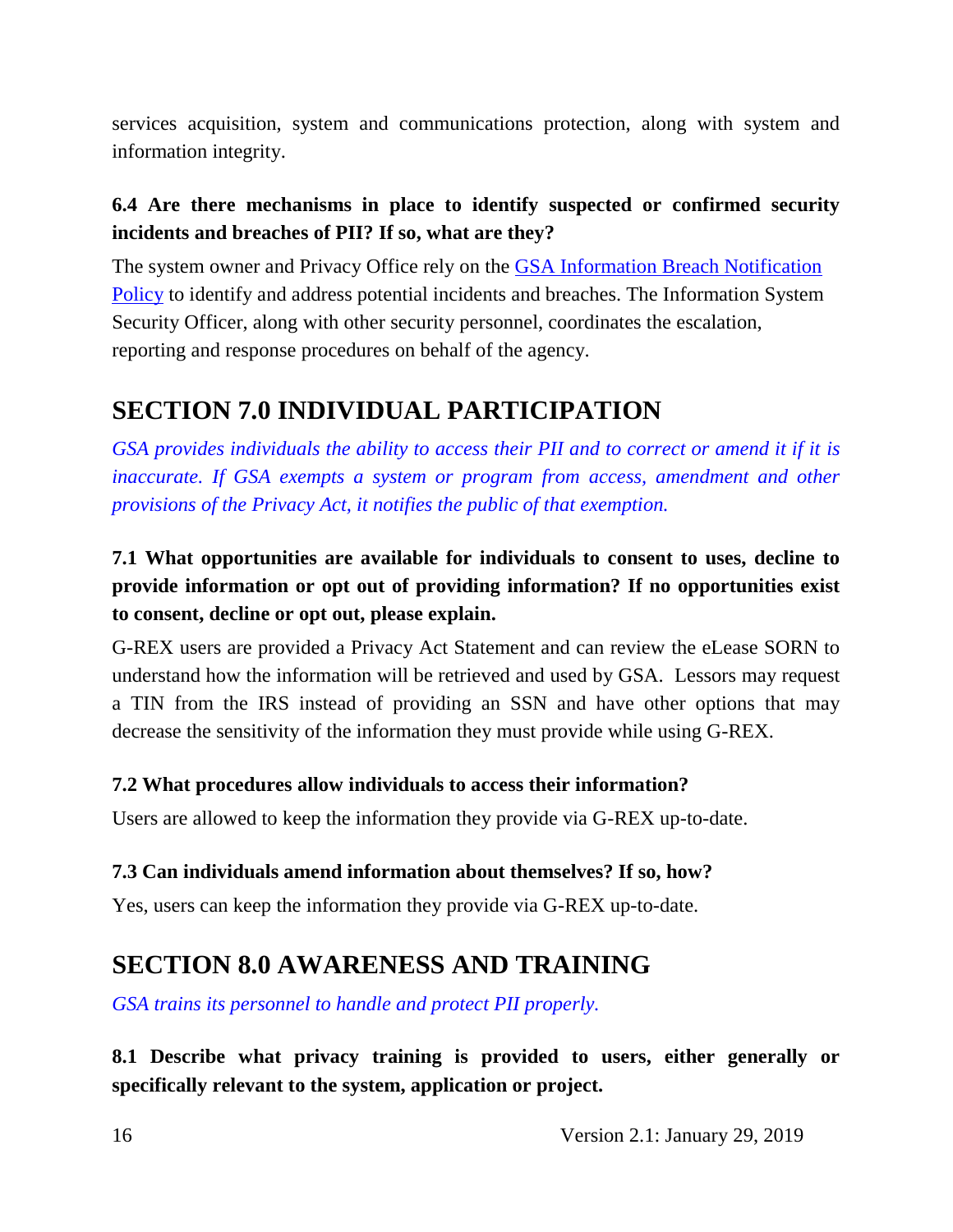The GSA Information Technology (IT) Security Policy CIO P 2100.1 requires GSA associates and contractor personnel to complete security and privacy awareness training annually. New and returning GSA employees and contractors must complete the basic security awareness training and privacy training within thirty (30) days of employment.

- The training is administered through GSA OLU. This training requires electronic acknowledgement when the employee has completed the course.
- Per the GSA Information Technology (IT) Security Policy CIO P 2100.1, if an employee or contractor does not complete the training during the thirty (30) day training period, their GSA e-mail access is immediately terminated.

The G-REX PM coordinates with users and contractor personnel to ensure that all users complete the annual online IT security training course entitled, Protecting GSA's IT Resources, as required by GSA.

G-REX external delegated users comply with their agency policies.

# **SECTION 9.0 ACCOUNTABILITY AND AUDITING**

*GSA's Privacy Program is designed to make the agency accountable for complying with the Fair Information Practice Principles. GSA regularly checks that it is meeting the requirements and takes appropriate action if it is not.*

## **9.1 How does the system, application or project ensure that the information is used in accordance with the stated practices in this PIA?**

G-REX relies on the common controls provided by TechOps, the infrastructure operations group that supports PB-ITS applications, to implement the GSA settings for the servers on which the application resides.

TechOps has access to the servers and networking equipment and is responsible for performing operating system level maintenance on the servers.

G-REX relies on Portal and UIMS logging for access control and authentication to the application. The G-REX Appian server further records audit information, including login events, into several log files on disc. This can be used for logon traceability for access